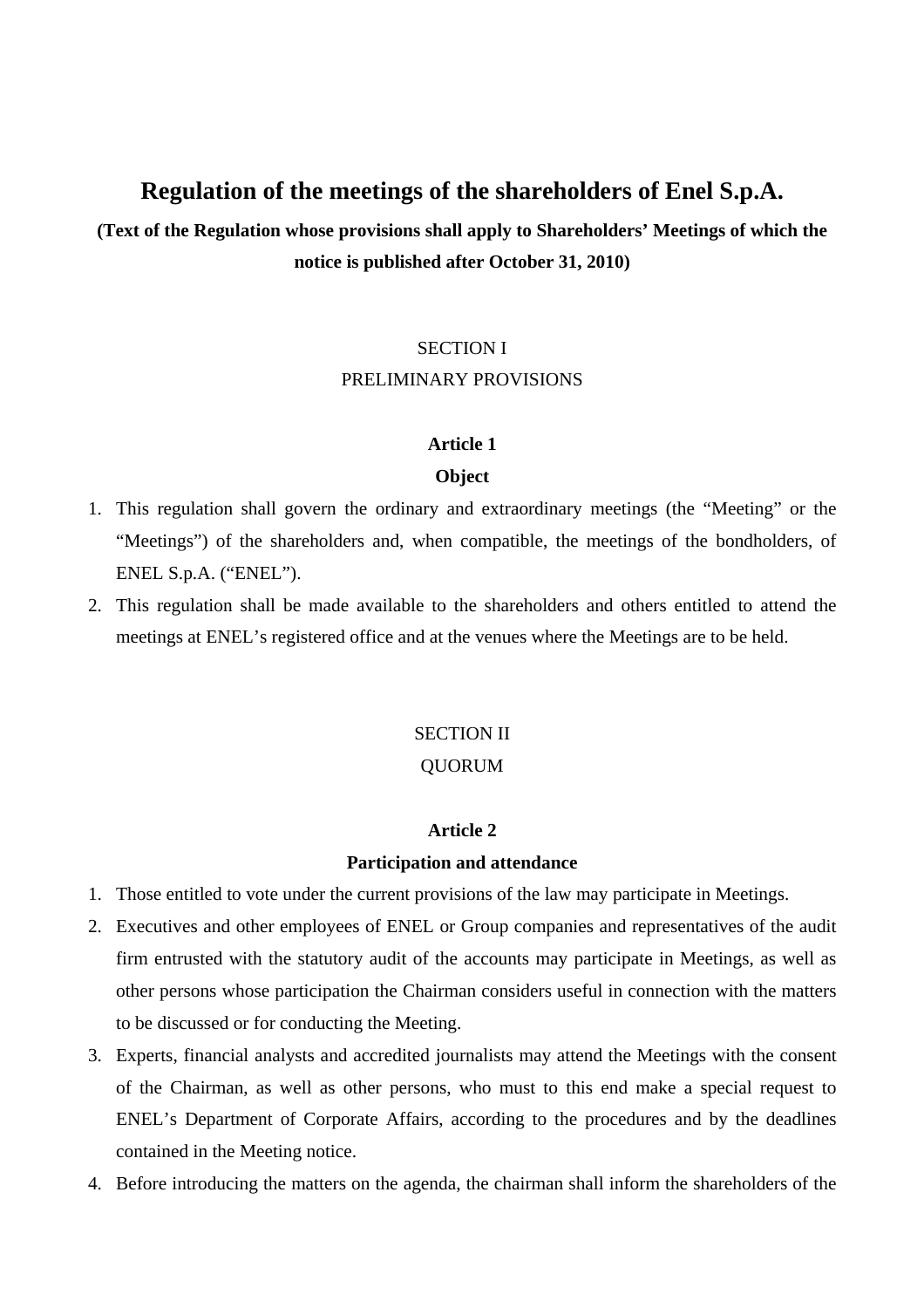persons indicated in paragraphs 2 and 3 of this article who are participating or are merely attending.

#### **Article 3**

# **Verification of the right to participate in Meetings and access to Meeting premises**

- 1. Verification of the right to participate in Meetings and vote shall begin at the venue where a Meeting is to be held at least one hour before the Meeting is to begin, unless a different time is indicated in the Meeting notice.
- 2. Those entitled to participate in Meetings and vote must show identification to the auxiliary personnel at the entrance to the premises where the Meeting is to take place. The auxiliary personnel shall issue a special document, which is to be kept for as long as the Meeting lasts.
- 3. Such participants who for any reason leave the premises where the Meeting is being held must notify the auxiliary personnel.
- 4. In order to facilitate verification of their right to participate in a Meeting, those entitled to vote may have the documentation confirming such right delivered to ENEL's Department of Corporate Affairs according to the procedures and by the deadlines contained in the Meeting notice.
- 5. In order to facilitate verification of their representative powers, those intending to participate in a Meeting as the representatives of persons entitled to vote may have the documentation confirming such powers delivered to ENEL's Department of Corporate Affairs according to the procedures and by the deadlines contained in the Meeting notice.
- 6. Unless the chairman decides otherwise, no cameras, video equipment or similar devices, or recording instruments of any kind, may be used on the premises where a Meeting is being held. In the event the chairman authorizes the use of such devices, he or she shall determine the conditions and limits thereof.

#### **Article 4**

#### **Quorum and call to order**

- 1. At the time stated in the Meeting notice, the person specified by the Bylaws shall take the chair of the Meeting.
- 2. The Chairman shall be assisted by a secretary, who may be a person other than a shareholder, appointed by the shareholders upon the Chairman's proposal. The Chairman may entrust the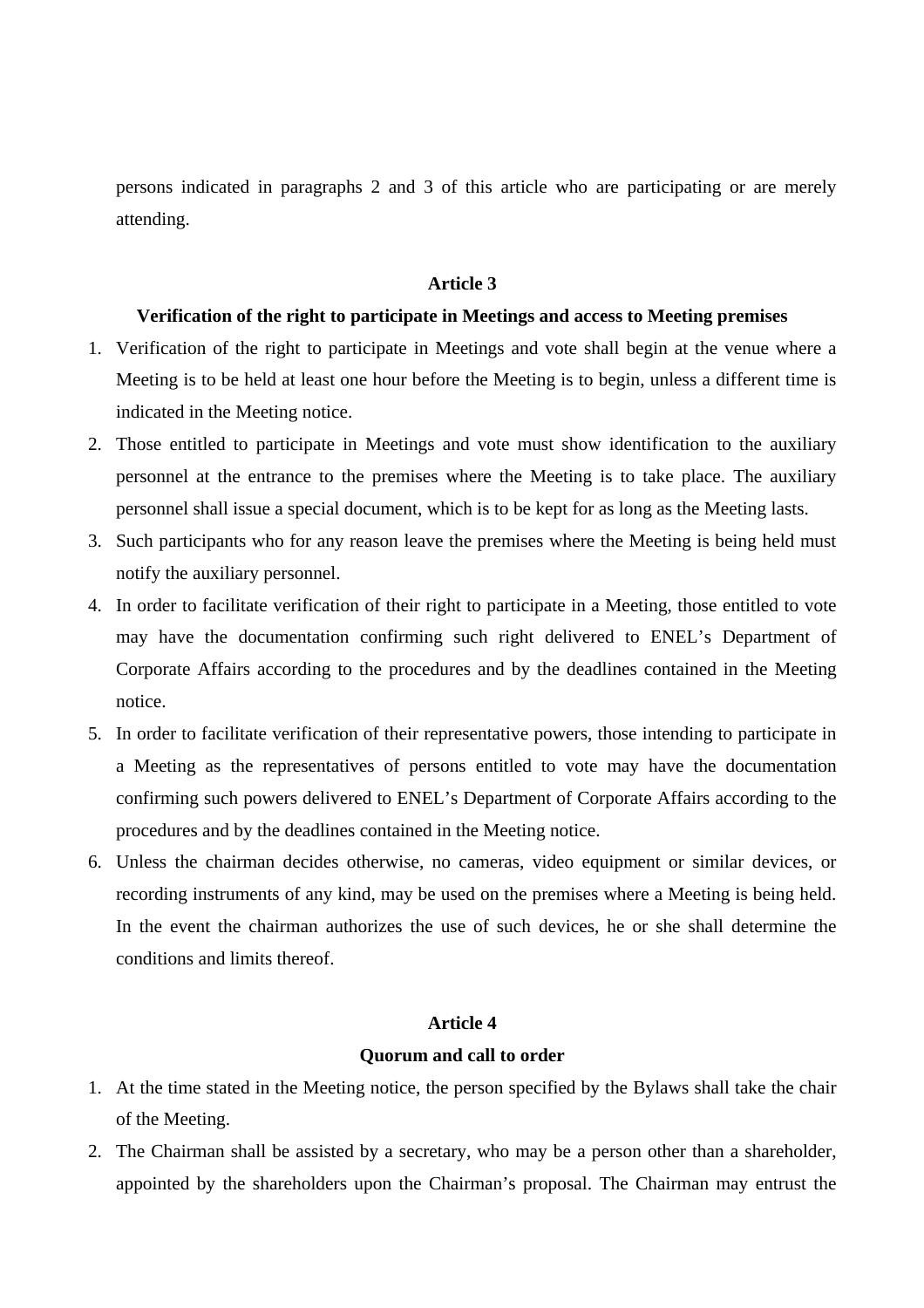drafting of the minutes to a notary public even if it is not prescribed by the law, in which case he or she may forgo the assistance of the secretary. The secretary and the notary public may appoint assistants and may make use of audio and/or video recording devices only as personal aids in preparing the minutes.

- 3. The chairman may appoint one or more tellers, not necessarily shareholders, and set up a chair's staff.
- 4. To maintain order, the chairman shall make use of specially designated auxiliary personnel provided with special identification badges.
- 5. The chairman may call for assistance on the persons authorized to participate in the Meeting, including instructing them to introduce the matters on the agenda and to reply to questions regarding determined matters.
- 6. The chairman may also call for assistance on specially invited external experts.
- 7. The chairman shall resolve any disputes regarding the right to participate and vote, including cases brought to his attention by the auxiliary personnel.
- 8. The Chairman shall announce how many persons entitled to vote are present, as well as the capital share they represent. Having ascertained that there is a quorum, the Chairman shall call the meeting to order.

#### SECTION III

# **DISCUSSION**

#### **Article 5**

#### **Agenda**

1. The chairman and, at his or her request, those who assist him or her in accordance with article 4, paragraph 5 of this regulation, shall introduce the matters on the agenda and the proposals submitted to the shareholders for approval. Unless the Meeting is opposed, the chairman may have the aforesaid matters and proposals considered in a different order from the one stated in the Meeting notice and may have all or some of the matters on the agenda discussed at the same time.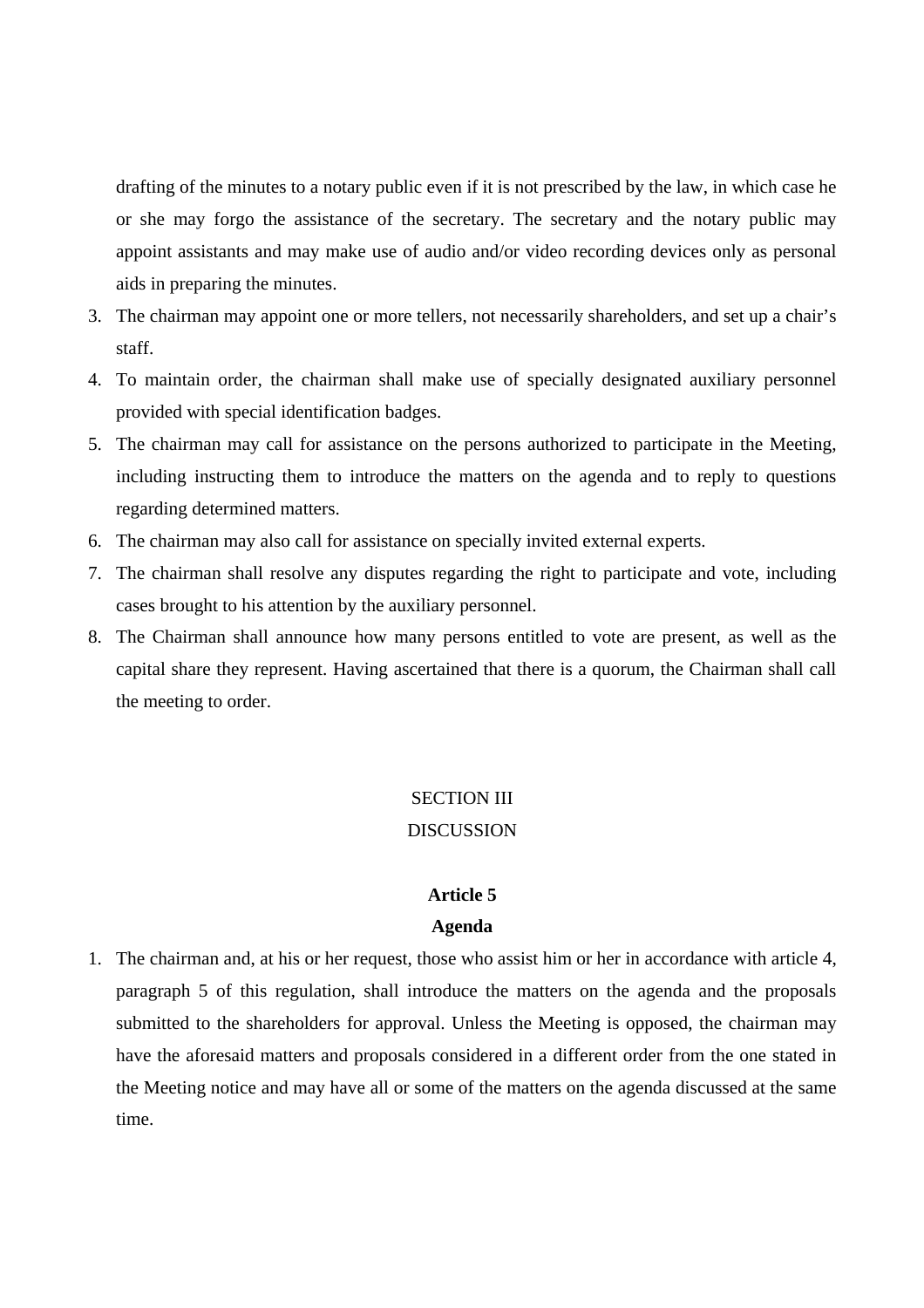#### **Article 6**

#### **Speaking from the floor and rejoinders**

- 1. The chairman shall conduct the discussion, giving the floor to the Directors, the Statutory Auditors and those who request it in accordance with this article.
- 2. All those entitled to vote and the common representative of the bondholders may request the floor to speak on the matters under discussion only once, making observations and requesting information. Those entitled to vote may also make proposals. Requests for the floor may be presented from the time the quorum is determined until the chairman closes the discussion of the matter concerned. In order to ensure the orderly conduct of the Meeting, the chairman shall have the power to set, at the beginning of or during the discussion of each matter, a deadline for the presentation of requests for the floor.
- 3. The chairman shall establish the rules for requesting and using the floor, as well as the order in which participants obtain the floor.
- 4. The Chairman and, at his or her request, those who assist him or her in accordance with article 4, paragraph 5 of this regulation, shall reply to participants who speak on matter being discussed after all of them have spoken or after each one has spoken, also taking into account questions that shareholders may have asked before the Meeting to which the Company has not already responded.
- 5. Those who have requested the floor shall be entitled to a brief rejoinder.
- 6. Taking into account the nature and the importance of the specific matters under discussion, as well as the number of those requesting the floor and questions that shareholders may have asked before the Meeting to which the Company has not already responded, the Chairman shall predetermine the time limits for speaking from the floor and for rejoinders – normally no more than ten minutes for the former and five minutes for the latter – in order to ensure that the Meeting be able to conclude its business at one sitting. When such time is about to run out, the Chairman shall request whoever has the floor to conclude.
- 7. When all participants requesting the floor have spoken and the replies and, if any, the rejoinders are over, the chairman shall declare the discussion closed.

# **Article 7**

#### **Suspension and adjournment of Meetings**

1. While the Meeting is in progress, the chairman may briefly suspend the same if he or she deems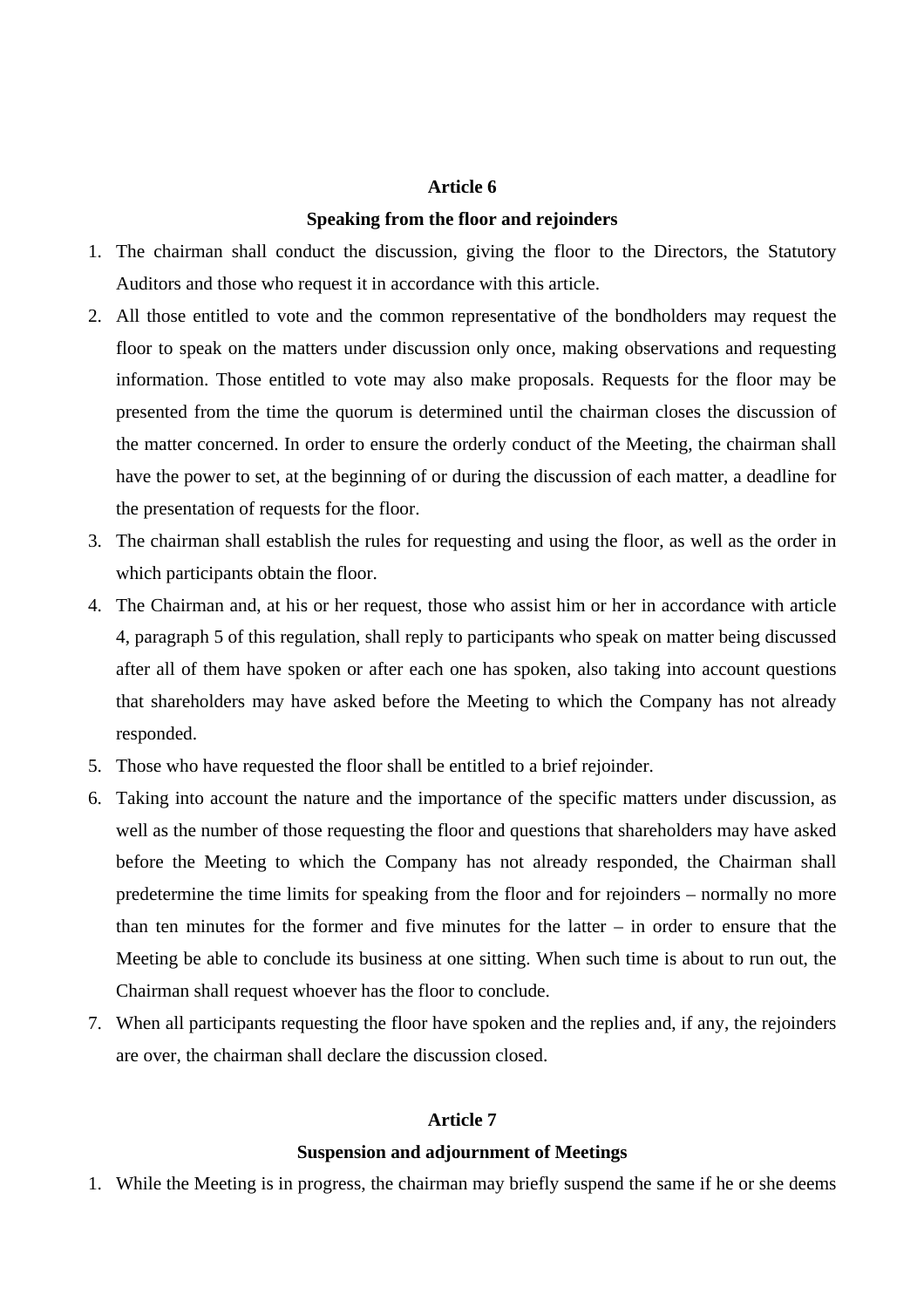it advisable and explains his or her decision.

2. Subject to the provisions of section 2374 of the Civil Code, by a resolution of the majority of the share capital represented, adopted upon proposal of the chairman of or participants representing at least 1% of the share capital, the shareholders may decide to adjourn the Meeting, setting the venue, date and time for the continuation thereof within a period that is appropriate with respect to the reasons for the adjournment and, in any event, is no longer than thirty days.

# **Article 8**

#### **Powers of the chairman**

- 1. In order to guarantee the proper conduct of business and the exercise of participants' rights, the chairman may deny the floor in the event a participant speaks without being entitled to do so or continues to speak after the predetermined time limit has expired.
- 2. After calling the speaker to order, the chairman may deny the floor to the former in cases of manifest irrelevance of what is being said to the matter under discussion.
- 3. The chairman may deny the floor in all cases in which the participant speaking utters unbecoming or offensive expressions, behaves similarly, makes threats, or instigates violence and disorder.
- 4. In the event one or more participants prevent others from discussing or by their behavior create a situation that clearly hinders the regular conduct of the Meeting, the chairman shall call them to order and to observance of the regulation. In case such call is to no avail, the chairman may expel previously warned persons from the Meeting premises for the entire duration of the discussion.

# SECTION IV

# VOTING

#### **Article 9**

# **Preliminary operations**

1. Before calling for a vote, the chairman shall allow any participants who may have been expelled under article 8 of this regulation to return to the Meeting.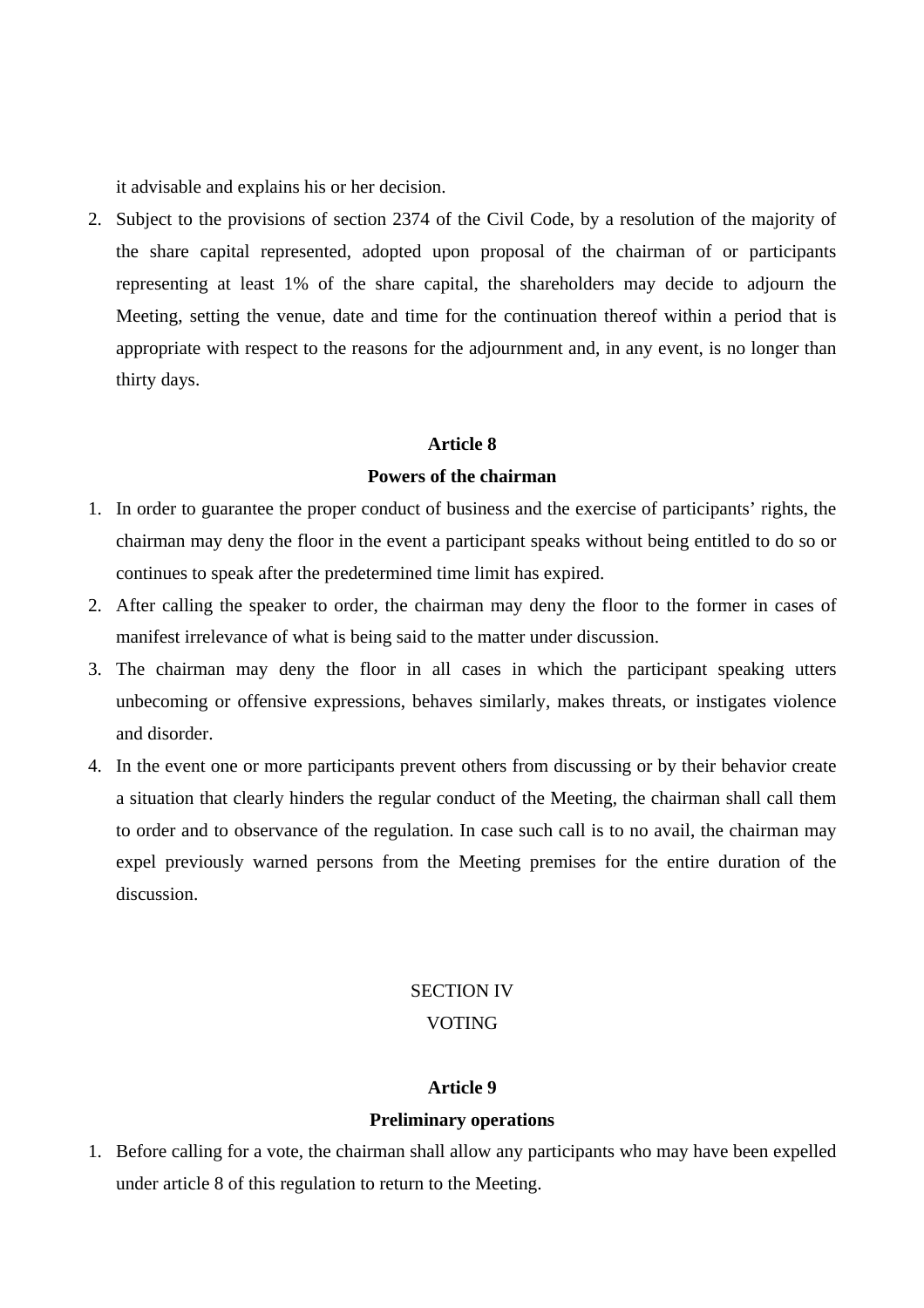2. The chairman may instruct the entitled participants to vote on the matters on the agenda at the end of the discussion of each matter or at the end of the discussion of all or several of the matters.

# **Article 10**

# **Voting**

- 1. The chairman shall decide the order in which proposed resolutions on the separate matters on the agenda are put to a vote, normally giving precedence to those proposed, if any, by the Board of Directors.
- 2. The chairman shall decide the procedure for expressing, recording and counting votes and may set a time limit by which votes must be expressed.
- 3. Votes expressed with procedures other than those indicated by the chairman shall be null and void.
- 4. Shareholders who vote against or abstain must give their name to the auxiliary personnel.
- 5. When voting is over, the votes shall be counted, after which the chairman who may be assisted by the secretary or the notary public – shall inform the Meeting of the results thereof.

# SECTION V

# **TERMINATION**

# **Article 11**

# **Termination of the Meeting**

1. When all the matters on the agenda have been discussed and voted upon, the chairman shall terminate the Meeting.

# SECTION VI

# FINAL PROVISIONS

# **Article 12**

# **Final provisions**

1. In addition to the provisions of this regulation, the chairman may adopt all measures deemed